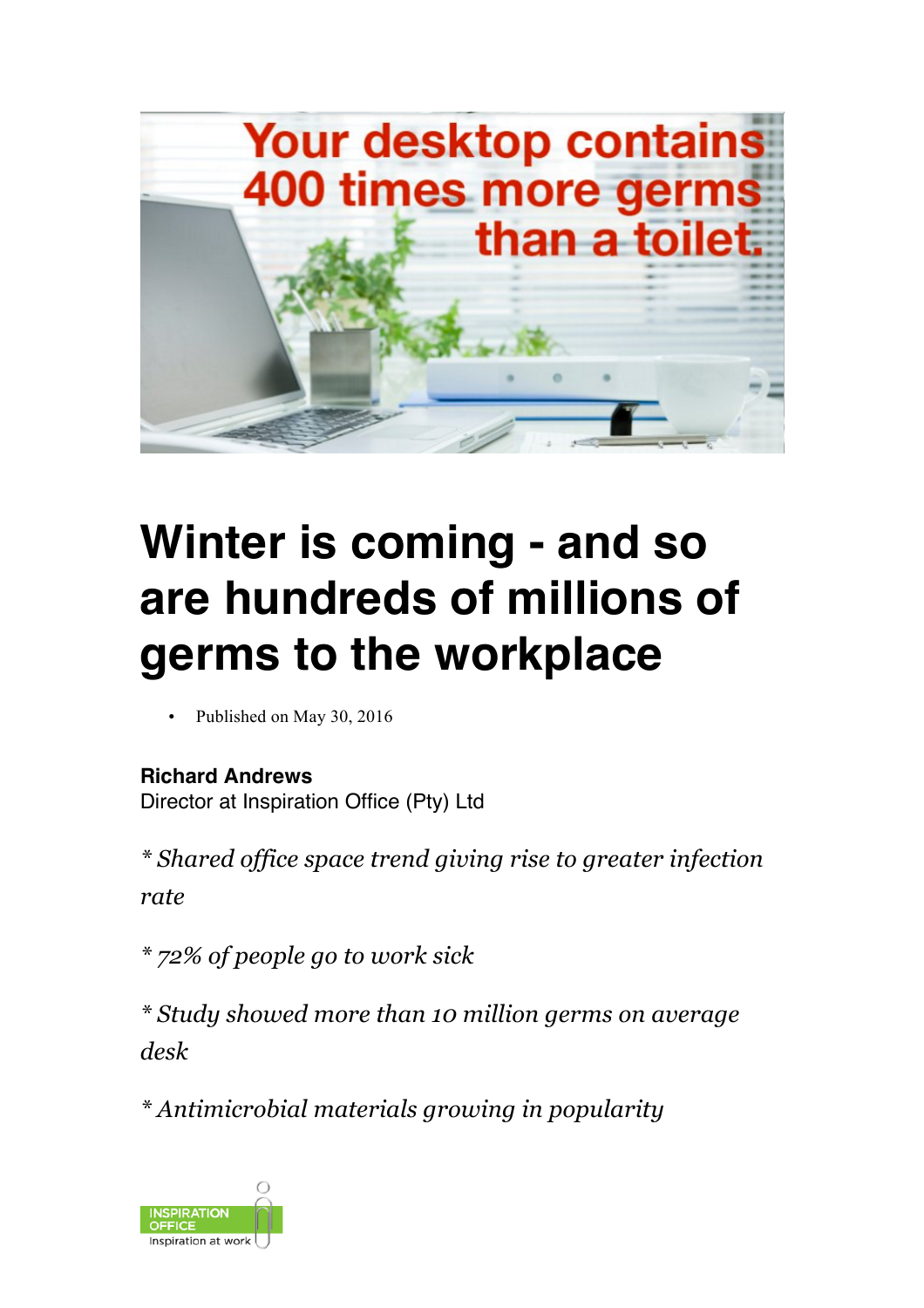As winter approaches South African businesses will face an onslaught of germs - and not just from people but from desk 'germtraps' too.

Richard Andrews, Managing Director of Inspiration Office, an Africa-wide office space and furniture consultancy with head offices in Johannesburg, said that South African companies face losing millions of productive hours because of sickness this winter.

"Germs are everywhere, it's a fact of life. Also known as microbes, bacteria, bugs and now even superbugs, various types of germs live within us, on us and all around us.

"Many of them keep us healthy and alive, but others pose threats to our wellbeing if our bodies cannot manage them."

Andrews notes that according to a Lancaster University study, 72% of people report going to work when they are sick.

"What most people don't realise is that it's not just germs from people that spread to colleagues - office surfaces and materials used in the office space can be potent germ transmitters too.

"Germs are loiterers. They can live and thrive on all kinds of surfaces, including—and especially—desks in the workplace. Many office materials harbour germs making them as infectious as a sneezing colleague when you consider 80% of infections can be transmitted by touch, according to the WebMD website."

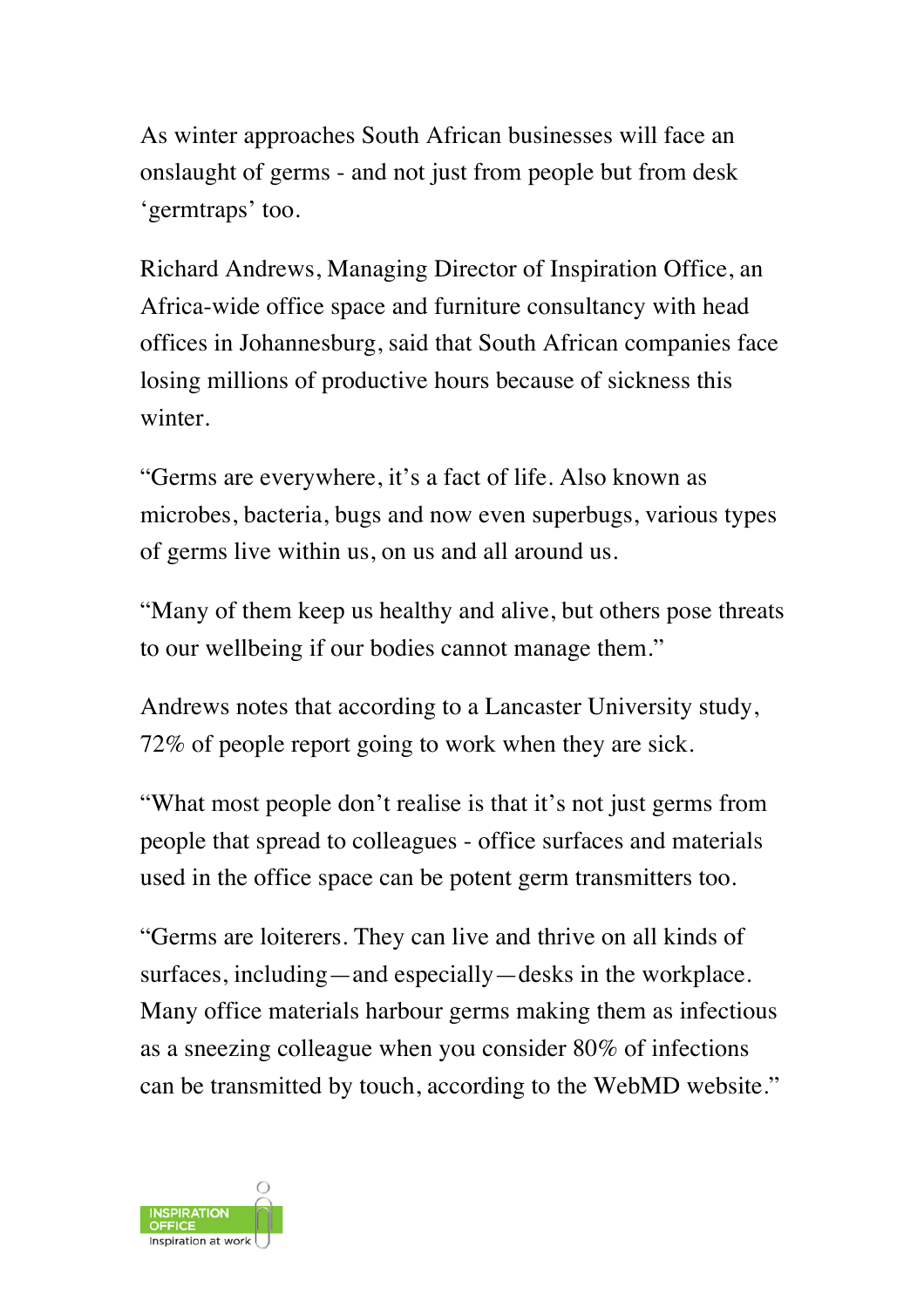Andrews added that the problem is likely to exacerbated by the fact that nearly 40% of the workforce is expected to be mobile by 2017.

"Workplaces today need to provide a variety of places for people to work, giving people choice and control over where and how they work. But as employees use shared workstations throughout the day, there is also increased need to minimise sharing harmful bacteria.

"One study by the University of Arizona's Dr Charles Gerba found more than 10 million germs on the average desk. Crumbs for example that accumulate on desks, are a perfect environment for bacteria and fungi to thrive."

Andrews added the transition from assigned "I spaces" to shared "we spaces" globally has created rising demand by companies the world over for the use of antimicrobials in the workspace as a way of fighting back agains the proliferation of germs.

"Antimicrobial agents and coatings are technologies that either kill or slow the growth of microbes.

"We've seen an increased demand from our clients in South Africa and across Africa for antimicrobials since we pioneered them in 2011 in South Africa and have had them as standard since then.

"They're gaining relevance in the workplace as an option to dramatically reduce germs on frequently touched surfaces such